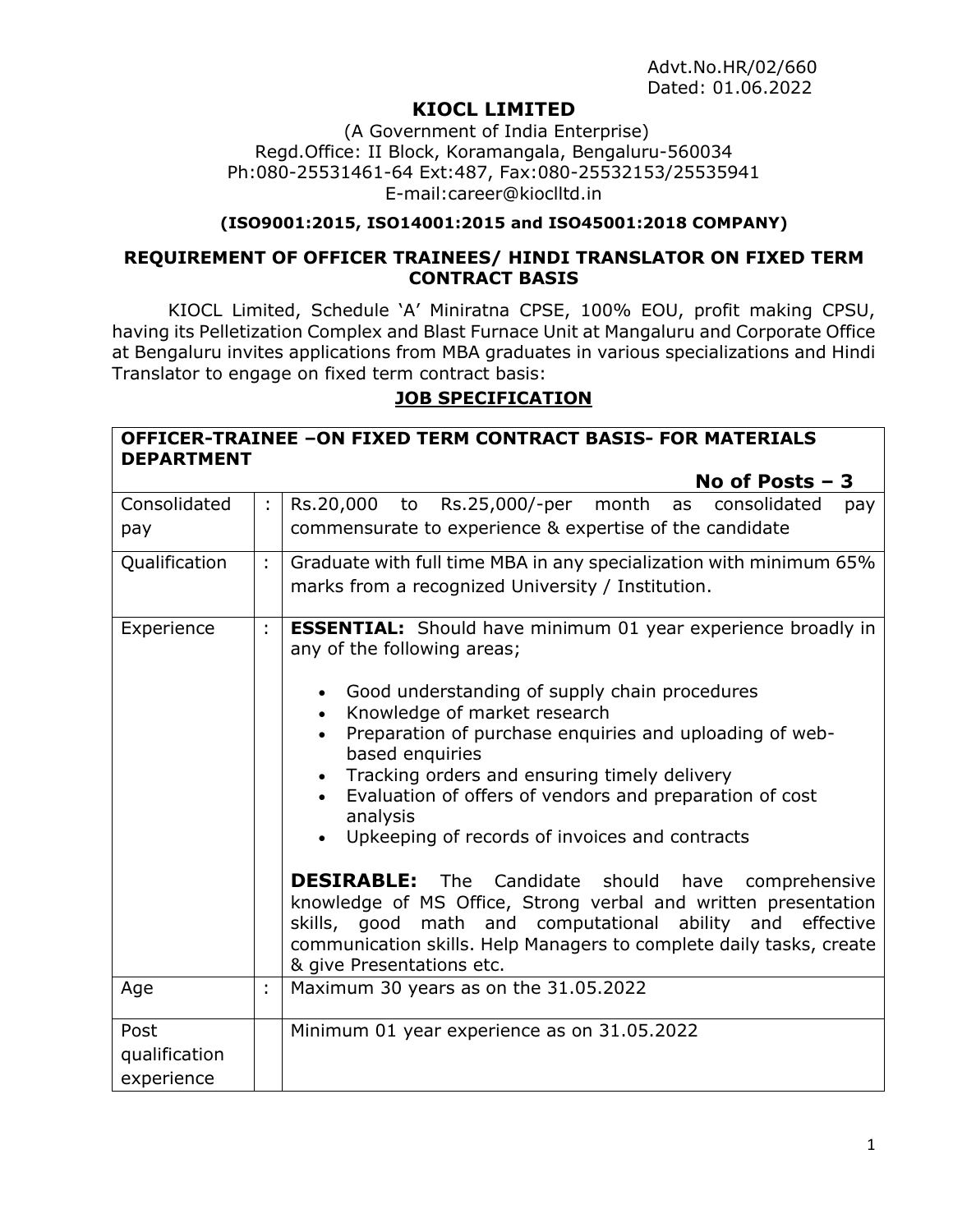### **OFFICER-TRAINEE –ON FIXED TERM CONTRACT BASIS-FOR HUMAN RESOURCE DEPARTMENT**

# **No of Posts – 2**

| Consolidated<br>pay                 |   | Rs.20,000 to Rs.25,000/-per month as consolidated pay commensurate<br>to experience & expertise of the candidate                                                                                                                                                                                                                                                                                                                                                                                                                                                                                                                                                                                                          |  |  |  |
|-------------------------------------|---|---------------------------------------------------------------------------------------------------------------------------------------------------------------------------------------------------------------------------------------------------------------------------------------------------------------------------------------------------------------------------------------------------------------------------------------------------------------------------------------------------------------------------------------------------------------------------------------------------------------------------------------------------------------------------------------------------------------------------|--|--|--|
| Qualification                       | ÷ | Graduate with full time MBA/MSW or Equivalent with<br>HR/IR<br>specialization from a recognized University/Management Institution<br>with minimum 65% marks.                                                                                                                                                                                                                                                                                                                                                                                                                                                                                                                                                              |  |  |  |
| Experience                          | t | <b>ESSENTIAL:</b> Should have minimum 01 year experience broadly in the<br>following areas;<br>Handling recruitment process.<br>HR related MIS preparation [HRIS].<br>$\bullet$<br>Conducting employee engagement activities.<br>HR compliance<br>$\bullet$<br>Performance Management System<br><b>Statutory Compliances</b><br>Drafting & E-mailing.<br><b>Employee Separation &amp; Exit Interview</b><br>Training & Development<br>Handling of IR and Union matters<br><b>DESIRABLE:</b> The Candidate should have comprehensive knowledge<br>of MS Office, Strong verbal and written & drafting skills, effective<br>communication skills. Help Managers to complete daily tasks, create &<br>give Presentations etc. |  |  |  |
| Age                                 | t | Maximum 30 years as on the 31.05.2022                                                                                                                                                                                                                                                                                                                                                                                                                                                                                                                                                                                                                                                                                     |  |  |  |
| Post<br>qualification<br>experience |   | Minimum 01 year experience as on 31.05.2022                                                                                                                                                                                                                                                                                                                                                                                                                                                                                                                                                                                                                                                                               |  |  |  |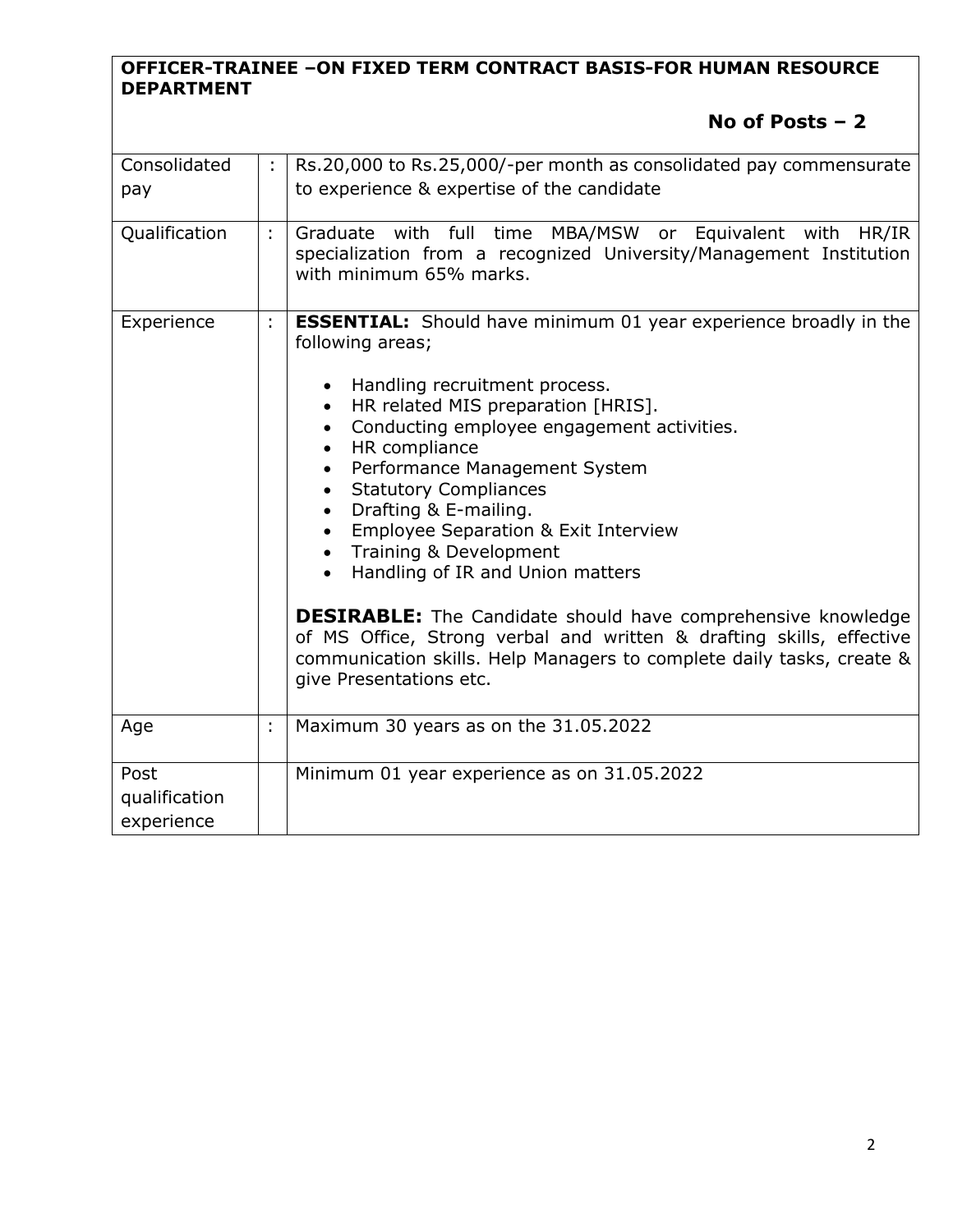## **OFFICER-TRAINEE –ON FIXED TERM CONTRACT BASIS- FOR MINERAL EXPLORATION DEPARTMENT**

# **No of Post – 1**

| Consolidated<br>pay                 | ÷  | Rs.20,000<br>Rs.25,000/-per<br>month<br>consolidated<br>to<br>as<br>pay<br>commensurate to experience & expertise of the candidate                                                                                                                                                                                                                                                                                                                                                                                                                                                                                                                                                                                                                                                                                                                                                                                                                                                                                                                                                            |  |  |  |  |
|-------------------------------------|----|-----------------------------------------------------------------------------------------------------------------------------------------------------------------------------------------------------------------------------------------------------------------------------------------------------------------------------------------------------------------------------------------------------------------------------------------------------------------------------------------------------------------------------------------------------------------------------------------------------------------------------------------------------------------------------------------------------------------------------------------------------------------------------------------------------------------------------------------------------------------------------------------------------------------------------------------------------------------------------------------------------------------------------------------------------------------------------------------------|--|--|--|--|
| Qualification                       | ÷  | Graduate with full time MBA in any specialization with minimum 65%<br>marks from a recognized University / Institution.                                                                                                                                                                                                                                                                                                                                                                                                                                                                                                                                                                                                                                                                                                                                                                                                                                                                                                                                                                       |  |  |  |  |
| Experience                          | ÷. | <b>ESSENTIAL:</b> Should have minimum 01 year experience broadly in<br>any of the following areas;<br>Office Correspondence-coordination with other Departments,<br>$\bullet$<br>Taking care of all establishment matters in the department<br>$\bullet$<br>Preparation of various management reports, drafting, typing,<br>data entry etc.<br>Providing information to HOD's and associated departments<br>$\bullet$<br>Arranging meeting of HODs and other meetings<br>Drafting skills for preparing reply and providing necessary<br>clarifications<br>Coordination with other departments to maintain statutory<br>records, to deal with safety issues, consents, licenses etc.<br>Co-ordination with different sections of the department and<br>$\bullet$<br>ensuring proper flow of office communication to all<br>concerned.<br><b>DESIRABLE:</b> The Candidate<br>should<br>have<br>comprehensive<br>knowledge of MS Office, Strong verbal and written & drafting skills,<br>effective communication skills. Help Managers complete daily tasks,<br>create & give Presentations etc. |  |  |  |  |
| Age                                 | ÷  | Maximum 30 years as on the 31.05.2022                                                                                                                                                                                                                                                                                                                                                                                                                                                                                                                                                                                                                                                                                                                                                                                                                                                                                                                                                                                                                                                         |  |  |  |  |
| Post<br>qualification<br>experience |    | Minimum 01 year experience as on 31.05.2022                                                                                                                                                                                                                                                                                                                                                                                                                                                                                                                                                                                                                                                                                                                                                                                                                                                                                                                                                                                                                                                   |  |  |  |  |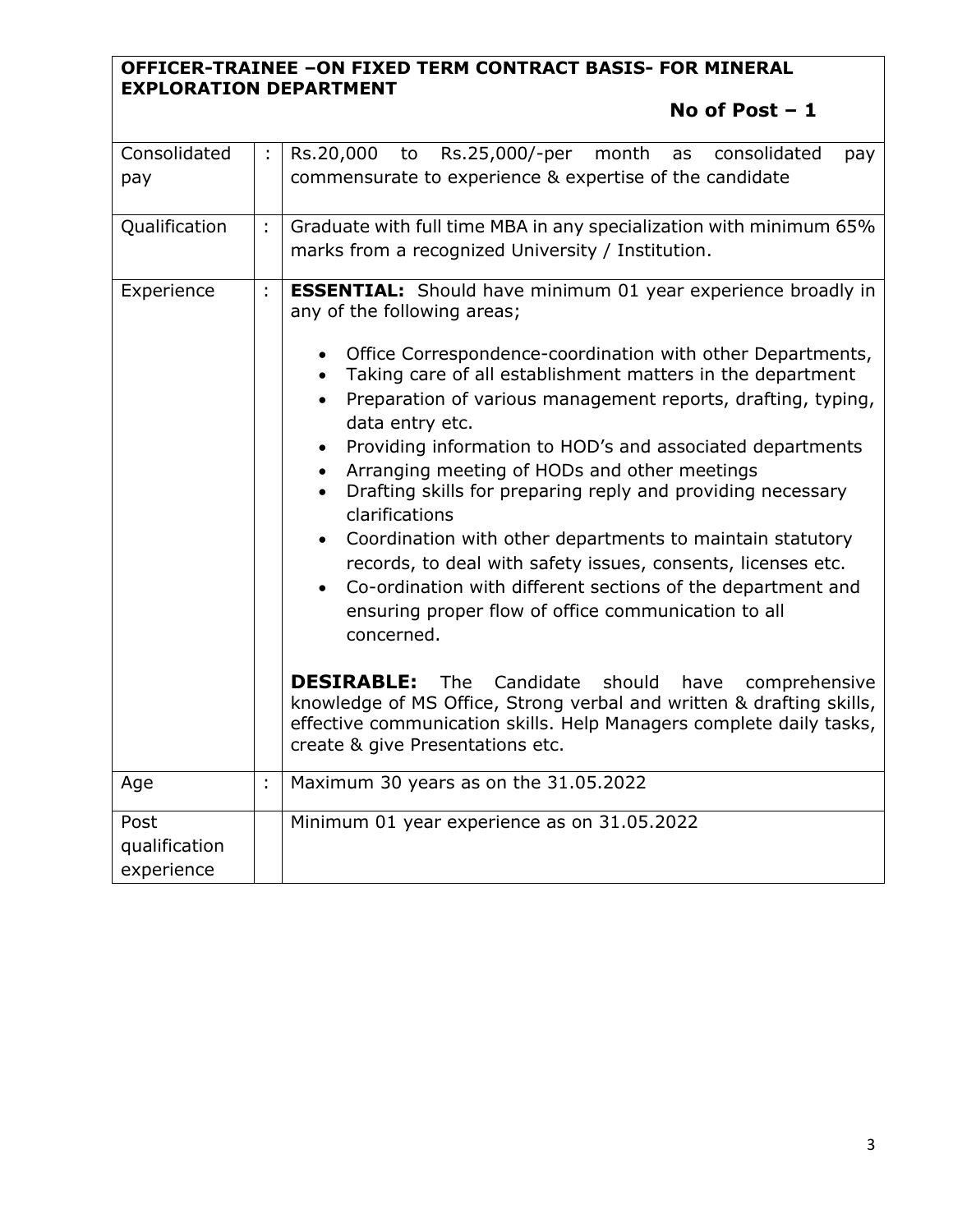## **HINDI TRANSLATOR –ON FIXED TERM CONTRACT BASIS- FOR HINDI-RAJBHASHA DEPARTMENT**

# **No of Post – 1**

| Consolidated<br>pay                 | ÷  | Rs.20,000<br>Rs.25,000/-per<br>month<br>to<br>consolidated<br>as<br>pay<br>commensurate to experience & expertise of the candidate                                                                                                                                                                                                                                                                                                                                                                                                                                                                                                                                                                                                                                                                                                                                                                                                                                                                                                                                                                                                                                            |  |  |  |
|-------------------------------------|----|-------------------------------------------------------------------------------------------------------------------------------------------------------------------------------------------------------------------------------------------------------------------------------------------------------------------------------------------------------------------------------------------------------------------------------------------------------------------------------------------------------------------------------------------------------------------------------------------------------------------------------------------------------------------------------------------------------------------------------------------------------------------------------------------------------------------------------------------------------------------------------------------------------------------------------------------------------------------------------------------------------------------------------------------------------------------------------------------------------------------------------------------------------------------------------|--|--|--|
| Qualification                       | ÷, | Master's degree of a recognized University in Hindi with English as a<br>compulsory or elective subject or as the medium of examination at<br>the degree level;<br>or<br>Master's degree of a recognized University in English with Hindi as a<br>compulsory or elective subject or as the medium of examination at<br>the degree level;<br>or<br>Master's degree of a recognized University in any subject other than<br>Hindi or English, with Hindi medium and English as a compulsory or<br>elective subject or as the medium of a examination at the degree<br>level;<br>or<br>Master's degree of a recognized University in any subject other than<br>Hindi or English, with English medium and Hindi as a compulsory or<br>elective subject or as the medium of examination at the degree level;<br>or<br>Master's Degree of a recognized University in any subject other than<br>Hindi or English, with Hindi and English as compulsory or elective<br>subjects or either of the two as a medium of examination and the<br>other as a compulsory or elective subject at degree level.<br>and<br>Recognized Diploma or Certificate course in translation from Hindi to |  |  |  |
| Experience                          |    | Minimum one year experience of translation work from Hindi to<br>English and vice versa.<br><b>DESIRABLE:</b> The Candidate should have comprehensive knowledge<br>of MS Office, Strong verbal and written & drafting skills, effective<br>communication skills etc.                                                                                                                                                                                                                                                                                                                                                                                                                                                                                                                                                                                                                                                                                                                                                                                                                                                                                                          |  |  |  |
| Age                                 |    | Maximum 30 years as on the 31.05.2022                                                                                                                                                                                                                                                                                                                                                                                                                                                                                                                                                                                                                                                                                                                                                                                                                                                                                                                                                                                                                                                                                                                                         |  |  |  |
| Post<br>qualification<br>experience |    | Minimum 01 year experience as on 31.05.2022                                                                                                                                                                                                                                                                                                                                                                                                                                                                                                                                                                                                                                                                                                                                                                                                                                                                                                                                                                                                                                                                                                                                   |  |  |  |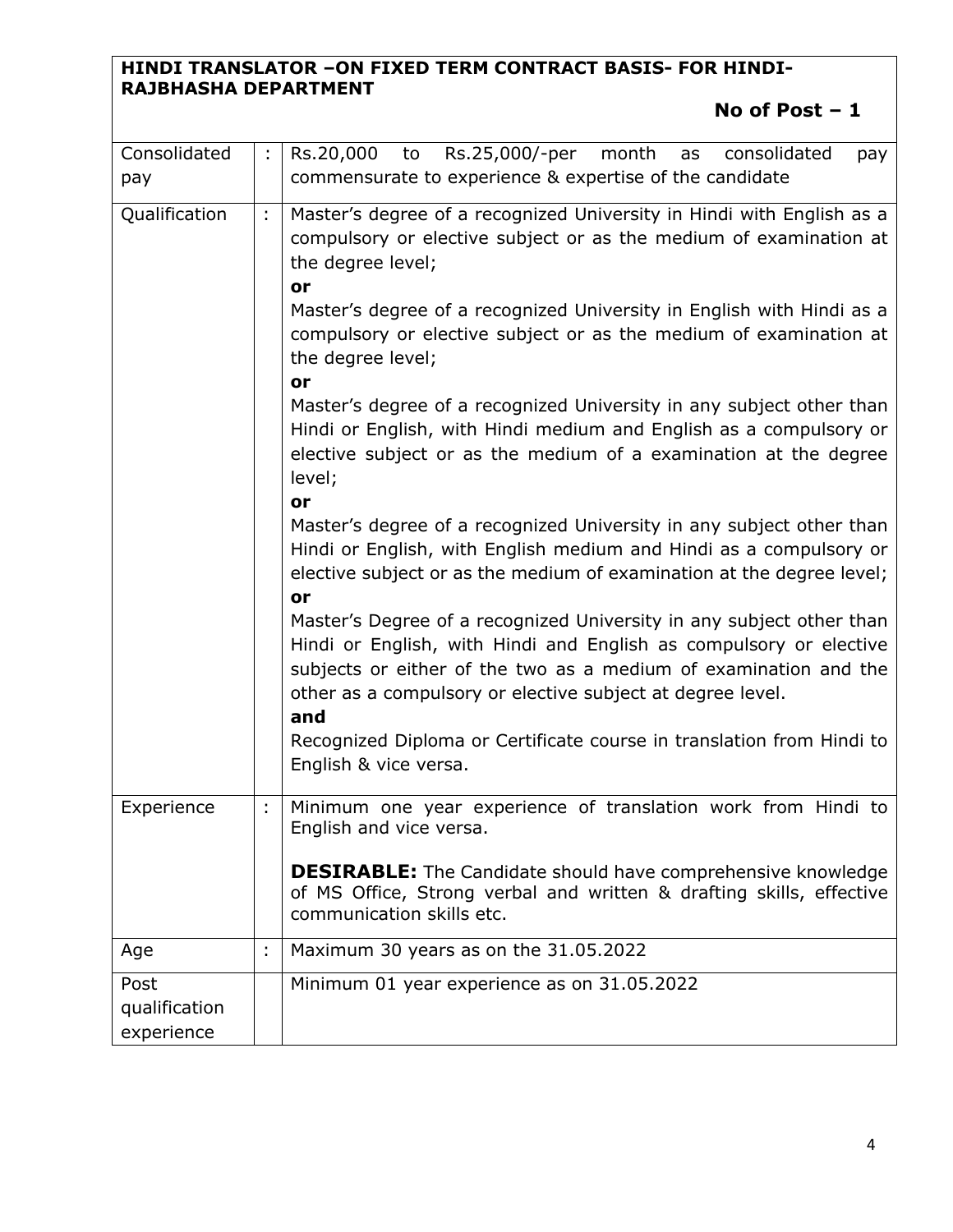**a] Age:** The upper age limit is relaxed by 5 years for SC/ST, 3 years for OBC (Non-Creamy Layer) categories. Age relaxation for Persons with Disabilities is 5 years for candidates belonging to General category, 8 years for OBC and 10 years for SC/ST categories (degree of disability 40% or above).

**b**] Reservation for SC/ST/OBC/EWS candidates will be as per the Govt. of India guidelines.

Candidates claiming to belong to any particular category of SC/ ST/ OBC/PWD/EWS shall necessarily submit a copy of certificate, in proforma prescribed by Govt. of India, as the case may be, from a Competent Authority. Candidates belonging to OBC category but coming under the "Creamy Layer" are not entitled to apply against posts reserved for OBC (Non-creamy layer) category. Candidates can also download the format from KIOCL website.

- a) Note: OBC candidates: Candidates belonging to those communities which are recognized as 'Other backward class' by the Government of India for the purpose of reservation in posts under Government of India as per orders contained in Department of Personnel and Training Office Memorandum No.36012/ 22/93-Estt.(SCT) dated 08.09.1993 and as amended from time to time.
- b) Non-Creamy Layer: The gross annual income of parents of the candidates should not be more than Rs.8 lakhs per annum in line with DOPT OM No.36033/1/2013-Estt.[Res], dated 13.09.2017.
- c) For claiming the benefit admissible to PwDs under the Act, candidates are required to produce disability certificate issued by the Medical Board duly constituted by the State Govt./Central Govt. as per the provisions of Persons with Disabilities (Equal Opportunities, Protection of Rights and Full Participation) Act 1995. They have to satisfy the relaxed Physical Standard required for the posts. In case, the candidate fails to produce the certificate in the prescribed format issued by Competent Authority, his/her candidature will not be considered. A copy of the Disability Certificate must be submitted at the time of interview for consideration of their candidature under PwD category.

### **TERMS & CONDITIONS:**

- 1. Engagement on contract basis initially for a period of **THREE YEARS**. Contract can be extendable for another two years depending upon the requirement of the company and satisfactory performance of the candidate.
- 2. Interested candidates need to apply online in Career section of KIOCL website [\(www.kioclltd.in\)](http://www.kioclltd.in/) from **07.06.2022 to 27.06.2022.** Candidate should click on Online application link, read the instructions carefully and fill-in the online application form giving accurate information.
- 3. After applying on-line, the candidate is required to take the print out of filled online application form with system generated application number. Please note down your application number for the post applied, for future reference without fail.
- a) The downloaded application with self-attested photocopies of all the documents in support of qualification, age, experience etc. given by the candidate in their online application should reach General Manager (HR&A), HR Department, KIOCL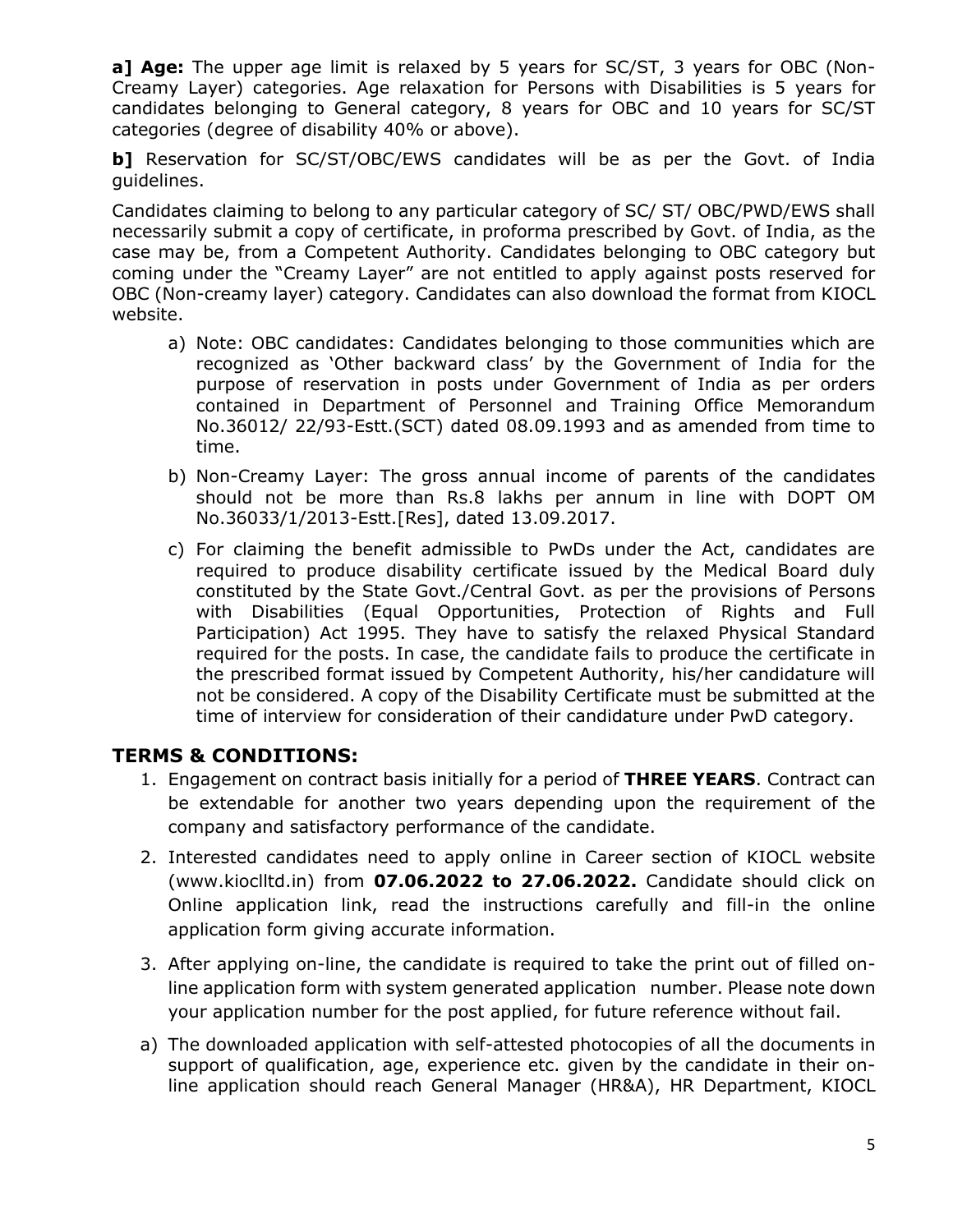Limited, Koramangala 2nd Block, Sarjapura Road, Bengaluru-**560 034** on or before **02.07.2022 by post.**

- b) Candidate should write **Advertisement Number and system generated on-line application number and post applied for on envelope** used for sending the hard copy of application. No manual/paper application will be entertained directly unless applied online.
- c) It may be noted that candidate's application in soft copy will not be entertained and will be rejected summarily if the hard copy of the application form along with other requisite self-attested photocopies of the relevant documents is not received on or before **02.07.2022**.
- d) The cut-off date for upper age & experience is **31.05.2022.**
- e) KIOCL is not responsible for any candidate for not being able to submit their online application within the last date on account of system error or for any other reasons.
- f) KIOCL is not responsible for any loss of email/communication letter sent, due to invalid/wrong email id/wrong postal address/postal delays/loss in transit etc. No request in this regard will be entertained.
- g) All future correspondence would be through E-mail ID, furnished by the applicant in the on-line application-form or by post as may be decided by KIOCL.
- h) KIOCL reserves the right to cancel / restrict / enlarge/ modify the recruitment process, if need so arises, without assigning any reason.
- i) Canvassing in any form will be a disqualification.
- j) Mere meeting the conditions of the advertisement by the candidate(s) will not automatically entail them to be called for Interview/Selection and appointment.
- k) Appearance of the short-listed candidates in the interview is provisional and it does not entitle them for any claim for the post. They will be treated as debarred abinitio at any stage of the recruitment process in case they do not fulfill essential eligibility criteria.

### **HOW TO APPLY**

#### **STEPS FOR APPLYING**

**STEP 1**: Eligible candidates need to apply through KIOCL website. To apply visit the Career link in KIOCL website i.e., www.kioclltd.in

**STEP 2:** Read CAREFULLY all the instructions given on the website before applying for the post Online.

**STEP 3:** Fill in the online application form with all the relevant correct details.

**STEP 4:** The candidate before filling online application, should keep the scanned copies of the following documents ready for uploading during online filling of application wherever necessary:

- a) Latest Passport size colour photograph in .jpg/.jpeg format of not more than 200 KB size
- b) Signature in .jpg/.jpeg format of 30 to 50 KB size

**STEP 5**: After applying online, the candidates are required to send the print out of the filled on-line application form along with self-attested photocopies of all the documents in support of the information given by the candidate in their on-line application so as to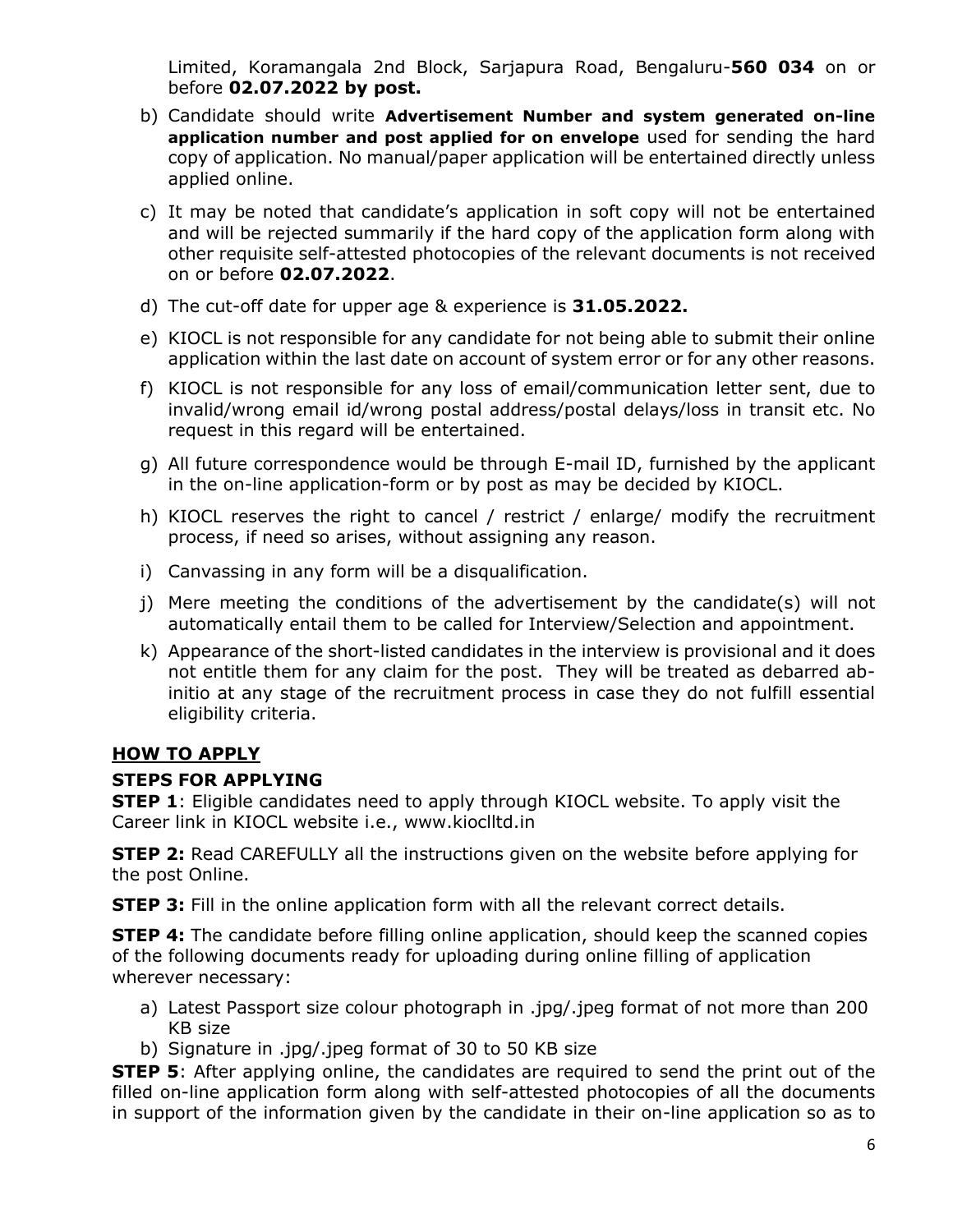reach KIOCL by **02.07.2022 by post**. The copy of successfully filled application form will be sent to applicants registered email id. They need to retain a copy of the printout of the application form which will be required to be produced at the time of Test/Personal Interview, if short listed for. Please note down your system generated application number for the post applied, for future reference without fail.

*[After submitting application online, candidate will receive system generated application number through SMS and E-mail.* 

*If candidate click Save as Draft button in online application, temporary application number will be generated and candidate will receive temporary application number through SMS and E-mail. Candidate needs to enter temporary application number in the online page [***Temporary Application Number (TAN Code)***] to retrieve the data which is already entered & complete the application. Once candidate enters all the information in the online application, candidate has to click the submit button to upload the application successfully. After successful uploading of application, New Application number will be generated. Same will be received through SMS and Email.*

*Candidate needs to check E-mail to view/print the application in future. If mail is not received in Inbox please check Spam]* 

### **GENERAL INSTRUCTIONS**

- Online submission of application will be permitted on the KIOCL website **from 07.06.2022 to 27.06.2022.**
- The e-mail address specified in the application should be valid/ functional for at least **24** months from the date of the submission of application. Intimation for interview will be sent by email. Kindly ensure that your email is valid and operational.
- Corrigendum (including extension of the last date of online submission of application-if any) shall be published in KIOCL's website www.kioclltd.in only.
- The prescribed qualification are the minimum and mere possession of the same does not entitle a candidate for participating in the selection process. KIOCL may restrict the no. of candidates to be called for interview. Only short-listed candidates will be informed for further test/interview.
- Candidates should take print out and retain a copy of online application form(s) for future reference.

### **MODE OF SELECTION:**

- Computer Test for Officer Trainee post [MS office]
- Computer Test [MS Office] and Translation Test for Hindi Translator post (English to Hindi and Vice Versa)
- Personal Interview [Those who qualify in the test will only be allowed to appear for interview]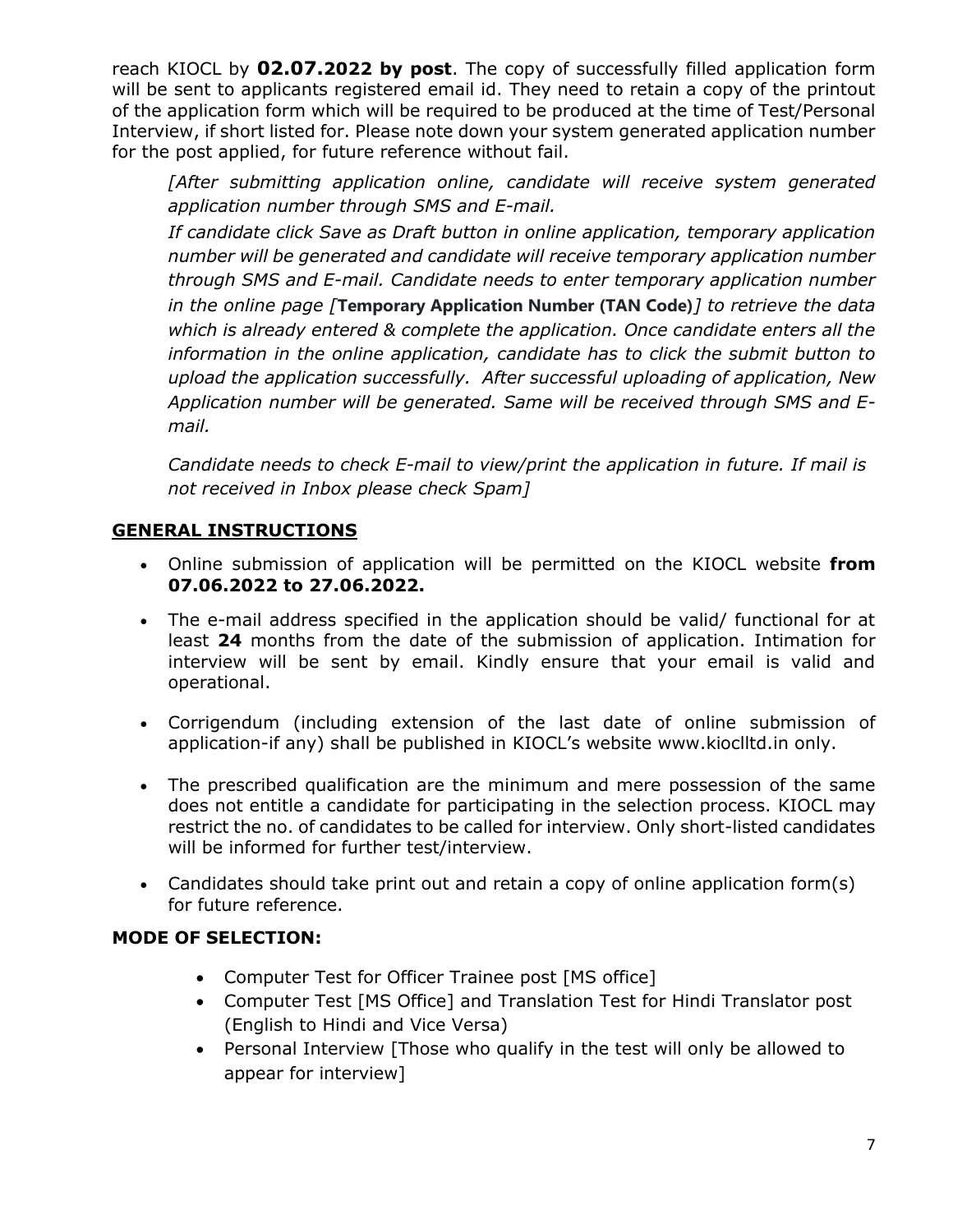The date, time and venue of test & interview will be intimated by e-mail. The candidates should mandatorily send self-attested photo copies of following documents along with downloaded application for verification.

### **DOCUMENTS REQUIRED ALONG WITH APPLICATION BY POST:**

The following documents shall be sent along with downloaded job application with selfattested photo copies for verification by post.

- Print out of On-line filled application form
- Proof of age
- Proof of identity (Voter's id card / Aadhar card / PAN / Passport)
- Educational Qualifications (All year/semester Mark sheets & Pass Certificates)
- Service Certificate of past employment & proof of date of joining & its continuity in the present Organization
- Latest Salary Slip/Pay Certificate
- Medical Certificate / Persons with Disability Certificate with photograph issued by the competent authority satisfying the minimum degree of disability for PWD candidates.
- Scheduled Caste/ Scheduled Tribe/EWS/ Other Backward Class (OBC) (Non-creamy layer) certificate from the Competent Authority.
- OBC certificate produced by candidates should clearly indicate that they do not belong to Creamy Layer.
- Other supporting documents, if any relevant to post applied for.

#### *[Checklist for submission of relevant documents along with application by post is appended below].*

- 4. If at any stage, it is found that the candidate does not meet the prescribed eligibility criteria, he/she will be disqualified. KIOCL reserves the right to reject any application without assigning any reason.
- 5. KIOCL is not responsible for any loss of email/communication letter sent, due to invalid/wrong email id/wrong postal address/postal delays/loss in transit etc. No request in this regard will be entertained.
- 6. Only Indian Nationals need to apply.
- 7. The candidates should ensure that he/she fulfills the eligibility criteria and other norms mentioned in the advertisement and that the particulars furnished are correct in all respect. In case, it is detected at any stage of the recruitment process that a candidate doesn't fulfill the eligibility criteria's and/or that he/she has furnished any incorrect/ false information or has suppressed any material/ fact(s), his/her candidature shall stand automatically cancelled. If any of the above shortcoming(s) is/are detected even after appointment, his/her services are liable to be terminated without notice.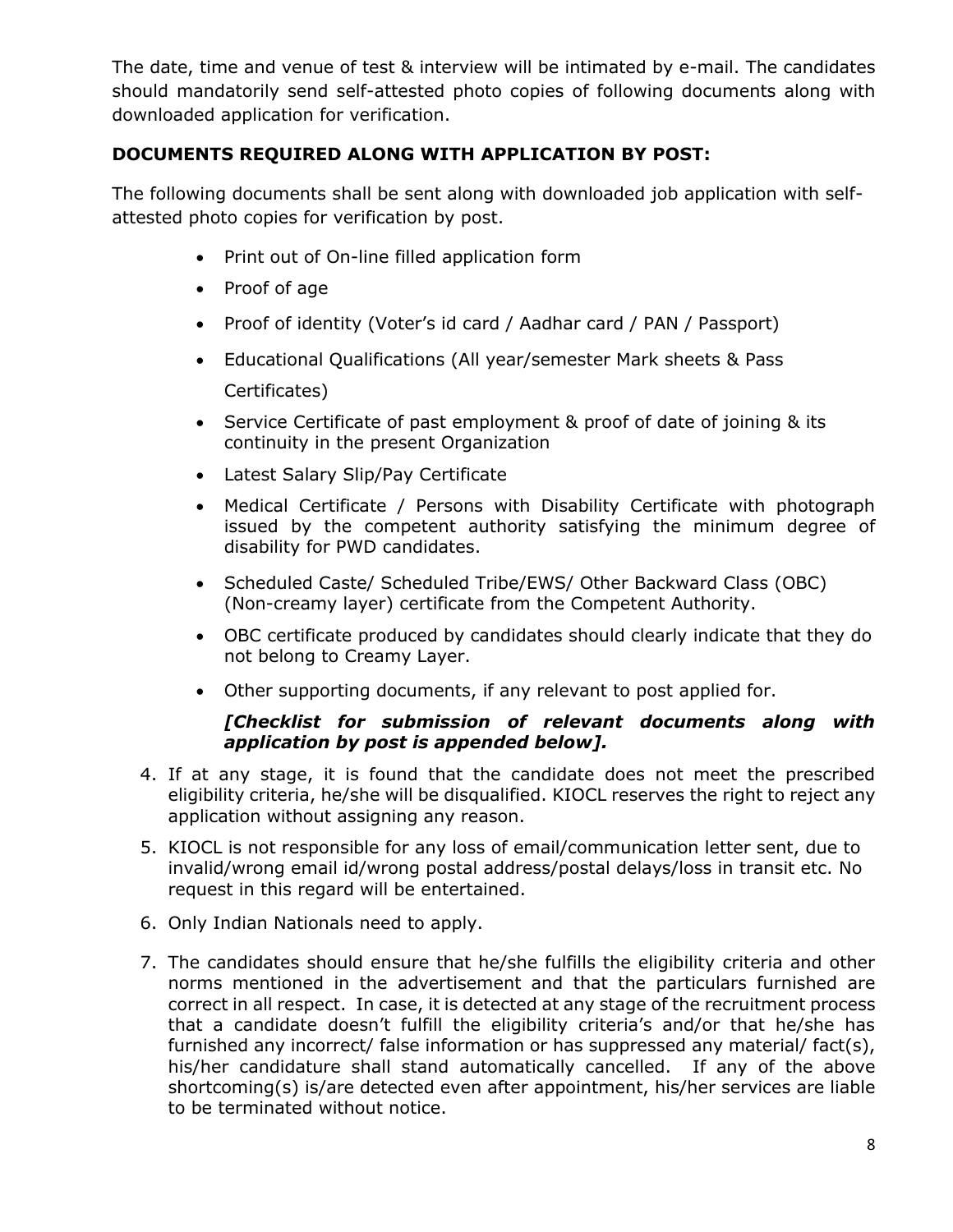- 8. Qualifications should be from a recognized/reputed Indian University/Institute.
- 9. The selected candidate will be paid consolidated remuneration of Rs.20,000- Rs.25,000/- per month commensurate to experience & expertise of candidate.
- 10.Selected candidates are not entitled to any other benefits applicable to regular employees of the Company such as DA, HRA, PF, ESI, Bonus, Gratuity, Incentive etc.
- 11.Appearance of the candidates in the interview is provisional and it does not entitle them for any claim for the post. They will be treated as debarred ab-initio at any stage of the recruitment process in case they do not fulfill essential eligibility criteria.
- 12.Canvassing in any form or bringing outside influence will be a disqualification
- 13.Management reserves the right to restrict the number of candidates. Decision of Management regarding selection will be final.
- 14.Depending on the requirement, the Company reserves the right to cancel/ restrict/ enlarge/curtail the vacancies and the recruitment process without any further notice and without assigning any reason thereof.
- 15.For fixed tenure basis, the appointee has no right to claim any additional benefits /compensation/ absorption/ regularization of services in the company during or after the period of engagement under any provision. At the end of contract period his/her services shall stand terminated.
- 16. During the period of contract, the service may be terminated by either side by giving one month's notice or one month's pay in lieu of notice.

| A | Commencement of online submission of<br>application by candidates                                               | 07.06.2022                                                                                                        |
|---|-----------------------------------------------------------------------------------------------------------------|-------------------------------------------------------------------------------------------------------------------|
| B | Last date for submission of on-line application by<br>candidates in current opening section of KIOCL<br>website | 27.06.2022                                                                                                        |
|   | Last date for receipt of hard copy of application<br>along with requisite documents                             | 02.07.2022                                                                                                        |
| D | Test & Interview date                                                                                           | Will be communicated<br>bv<br>e-mail to eligible candidates<br>only or visit our website for<br>more information. |

#### **IMPORTANT DATES:**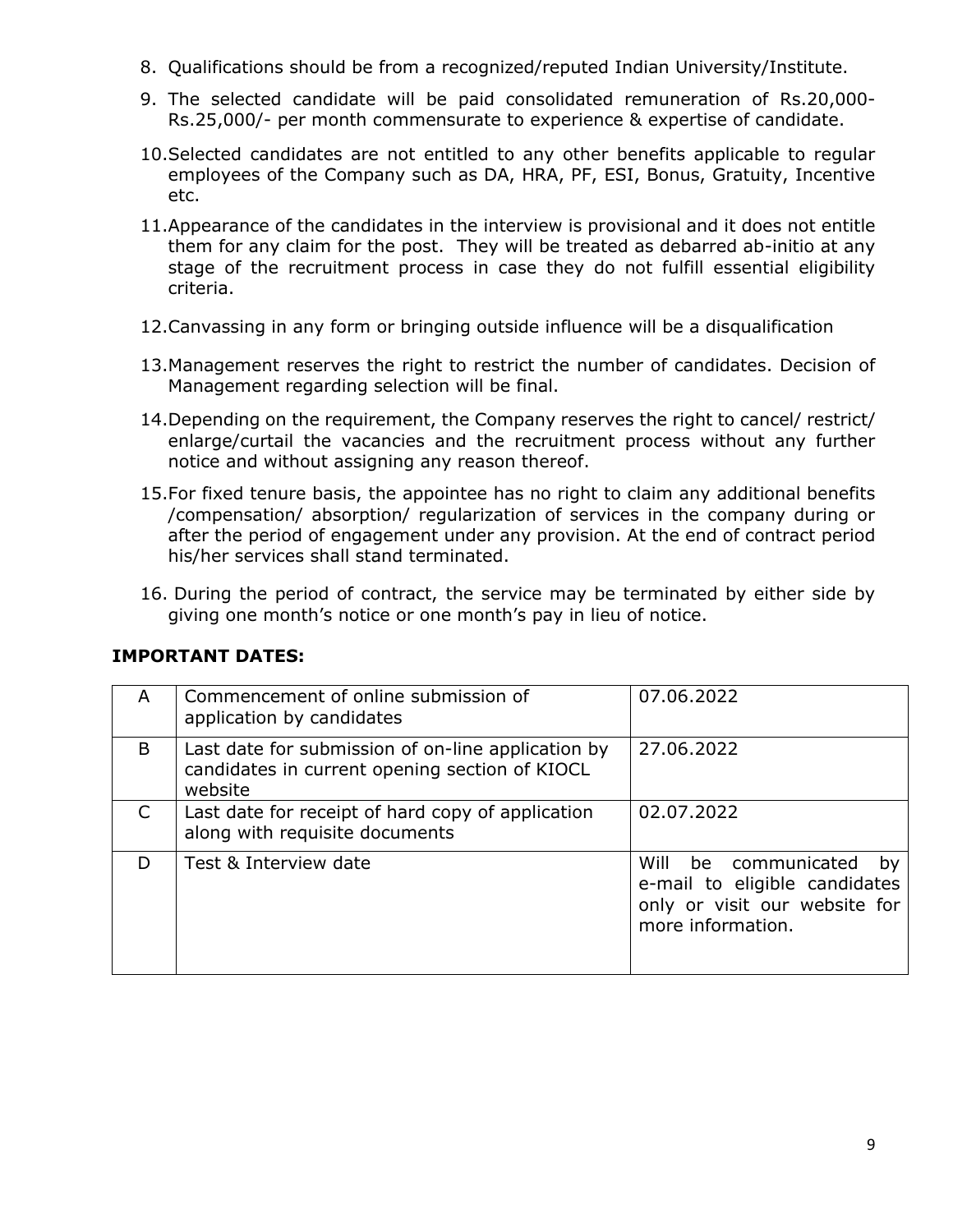#### **CAUTION TO ALL CANDIDATES:**

**Some unscrupulous elements may approach you with the assurance of procuring appointment for you in KIOCL through illegal gratification. You must not fall prey to such assurance or Exploitation and must not entertain or encourage such elements in any way; it is emphasized and re-assured that the selection exercise will be done on the basis of merit only and in transparent manner.** 

### **Please Note:**

Corrigendum/Extension etc., if any, shall be published in our website www.kioclltd.in only.

GENERAL MANAGER (HR&A) Advt.No.HR/02/660